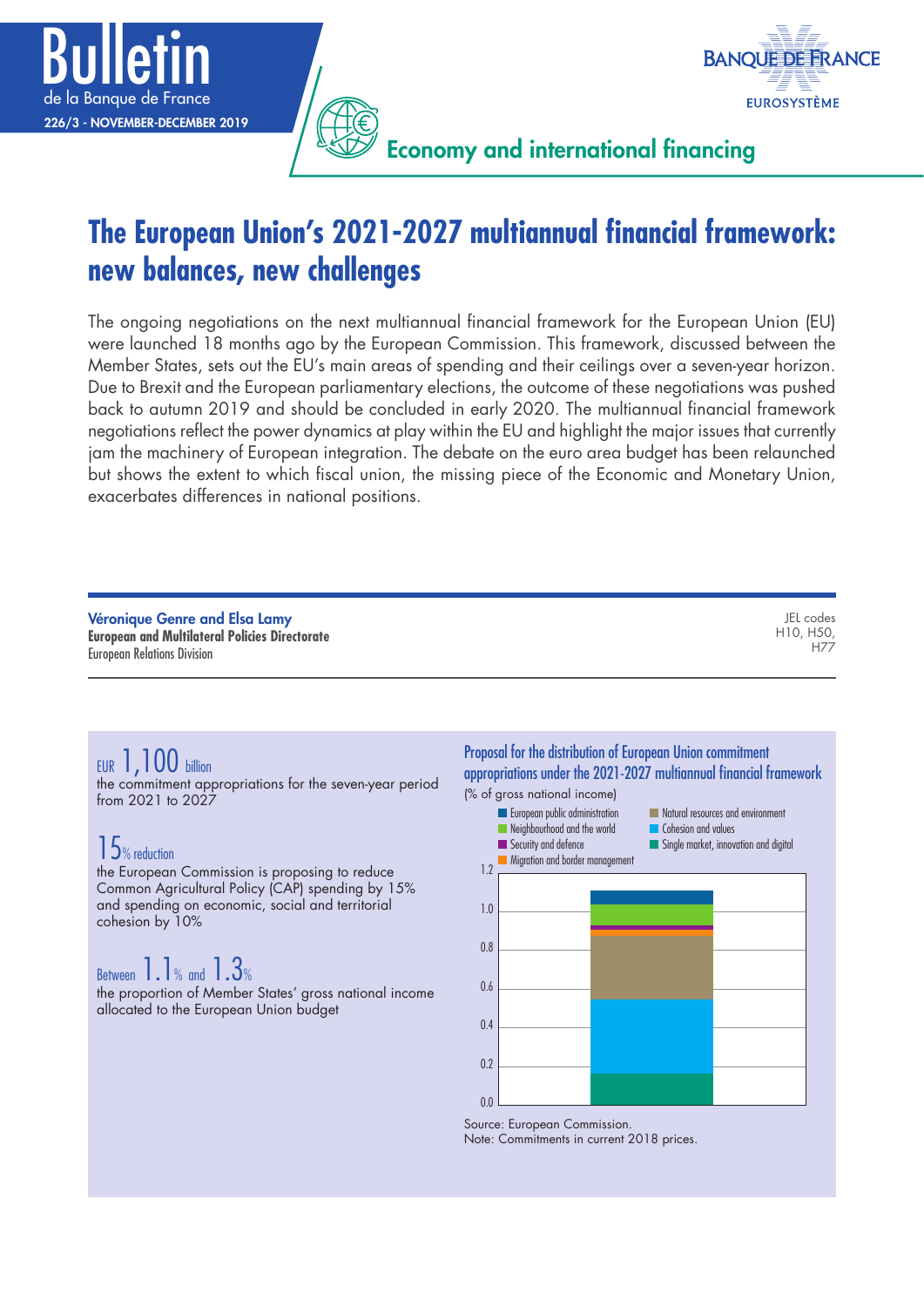



## **1 The European Union budget: an atypical instrument**

### An instrument historically controlled by the Member States

From the outset, EU fiscal autonomy has been a major sticking point in the debate on European integration. In 1951, the European Coal and Steel Community budget was independently run and entirely funded by levies on coal and steel production. However, the budget of the EU, and before that, the European Economic Community, is fixed with the agreement of Member States and financed through their contributions, calculated as a percentage of their nominal GDP. This system was initially intended to be transitional until contributions were eventually replaced by the EU's own resources, independent of Member States and definitively allocated to the Community, without the need for further negotiations with national authorities.

Own resources (mainly customs duties on imports from outside the EU) were only introduced after heated negotiations in 1970.<sup>1</sup> In 1988, as own resources were no longer sufficient, national contributions in the shape of a resource linked to the gross national product of each Member State were reintroduced to finance the EU budget. These have since been gradually increased and are now the primary resource.

Two key moments in the history of the EU budget are worth highlighting.

• From 1975 onwards, responsibility for adopting the annual budget, which had initially been the preserve of the European Council, was shared with the European Parliament. However, between 1979 and 1984, the widening gap between requirements and available resources created a conflictual climate in interinstitutional relations and the proposed budgets were repeatedly rejected by Parliament. The concept of "multiannual financial perspectives" was thus developed to plan spending in the medium term and to lock in interinstitutional agreement in advance. Finally in 2009, the Treaty of Lisbon transformed the multiannual financial framework (MFF) into a legally binding act.

• After years of disagreement and obstruction to European integration, it was decided in 1984 that the United Kingdom's contributions should be partly reimbursed as the British gained little from the Common Agricultural Policy (CAP), which accounted for the majority of the EU budget. This is the famous UK rebate or "British cheque".2

## A public budget but without all the characteristics

The adoption of a budget is a very different political process for the EU from that of its Member States. Preparing the MFF involves setting out, in broad terms, the spending limits for the Union, the priority areas for their allocation and the rules for their financing and use for the seven years to come. Based on the MFF guidelines, the EU budget is fixed in greater detail through an annual budgetary procedure. This is all approved by the Council of Ministers after obtaining the consent of the European Parliament, on the basis of a legislative proposal from the European Commission.

Spending under the MFF for the 2014-20 period is limited to EUR 908.4 billion in payments (a little over 1% of the wealth generated each year by EU Member States). This proportion has grown slowly throughout the history of European integration<sup>3</sup> but remains extremely marginal compared with national budgets. In 2018, for example, the average national budget of a Member State4 accounted for 46% of its gross national product.

<sup>1</sup> The Treaty of Luxembourg of 21 April 1970.

<sup>2</sup> The United Kingdom is reimbursed two-thirds of the difference between its payments and receipts. The part not paid by the British (i.e. the rebate) is divided between all the other Member States. Since 2002, Germany, the Netherlands, Austria and Sweden have obtained a "rebate on the rebate" and only have to pay 25% of the amount that would normally be due. Therefore, in reality France is the biggest contributor to the UK rebate with EUR 1.5 billion per year, currently. This is in part due to France being a substantial beneficiary of the CAP.

<sup>3</sup> The 1% threshold was exceeded in 1984. Since then, the ratio has stabilised at around 1% and fluctuates in line with commitments and payments.

<sup>4</sup> Total general government spending (source: Eurostat).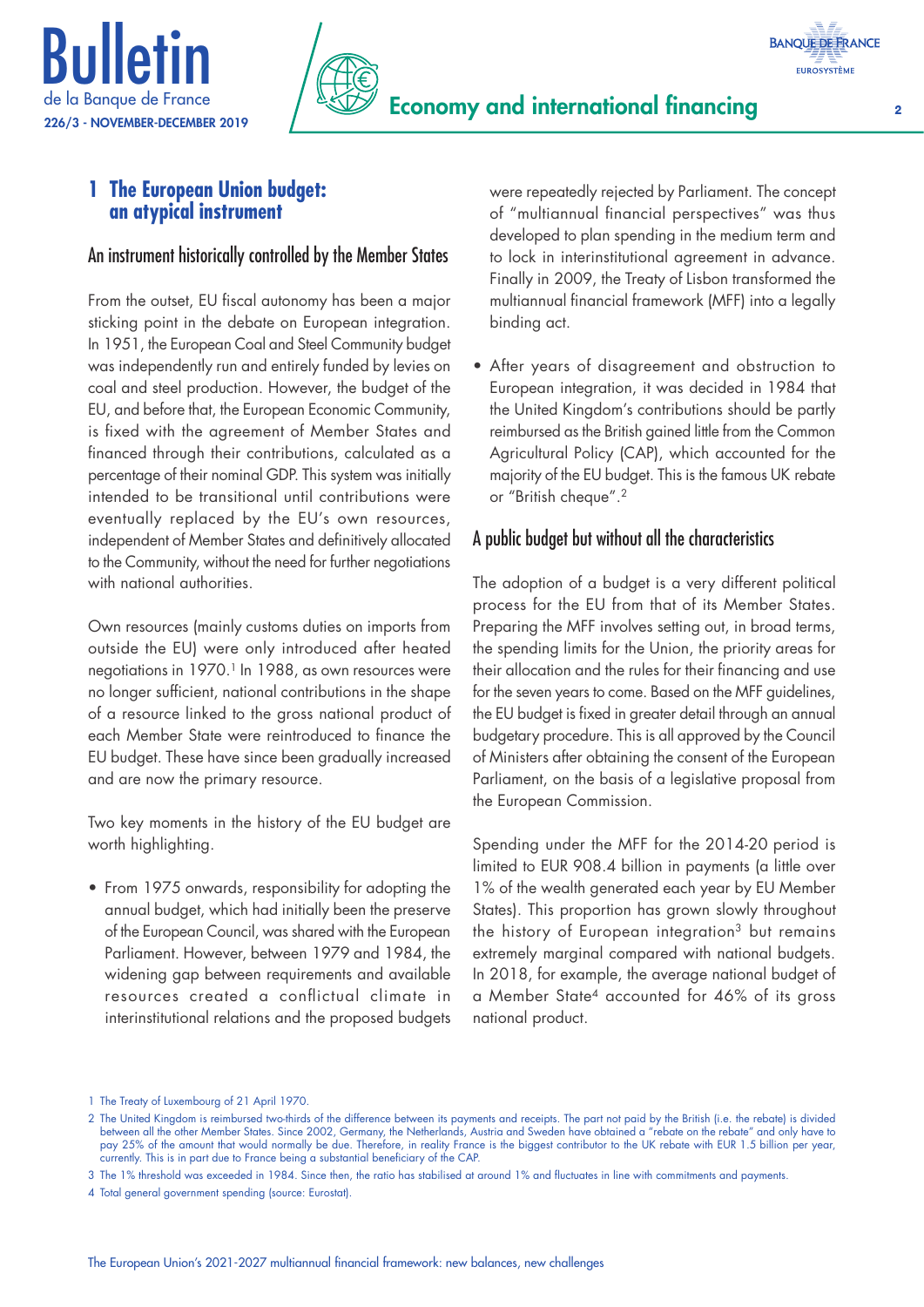





However, the EU budget has neither the same purpose nor the same characteristics.

In terms of revenue, the European Union does not levy any taxes directly. The budget is funded by three main resources made available by the Member States. Between two-thirds and three-quarters of the budget is funded by Member State contributions, calculated according to their economic weight – "gross national income"-based contributions. Own resources (mainly customs duties on imports from outside the EU) account for around 14% of total revenue. Lastly, each Member State makes a VAT-based resource contribution corresponding to 0.3% of their VAT base. This was once a major source of own resources but now only accounts for 12% of the budget. The remainder (less than 2% of revenue) comes from: (i) taxes paid by EU staff on their remuneration; (ii) contributions paid by non-EU countries to certain European programmes; and (iii) fines imposed on companies that contravene competition rules or other regulations.

In contrast to traditional national budgets, the EU budget must balance spending and revenue and does not allow for any shortfall. In certain situations and on behalf of the EU, the European Commission has a borrowing capacity on the international financial markets. There are three fundraising programmes designed to help Member States in financial difficulty or, more rarely, another country experiencing balance of payments problems. Most of these tools have been part of the European Stability Mechanism (ESM) since 2005. The funds that are raised are then loaned to the country that needs them at the same market interest rate paid by the European Commission. This means that the recipient country benefits from a lower interest rate than it would have obtained had it sought market financing individually.

EU spending is almost exclusively operational or investment-related, intended to finance concrete activities on the ground. Operating costs (wages and pensions of EU public sector employees, spending on buildings and equipment) only account for 6% of the budget while



#### C1 Breakdown of European Union spending

Source: European Commission.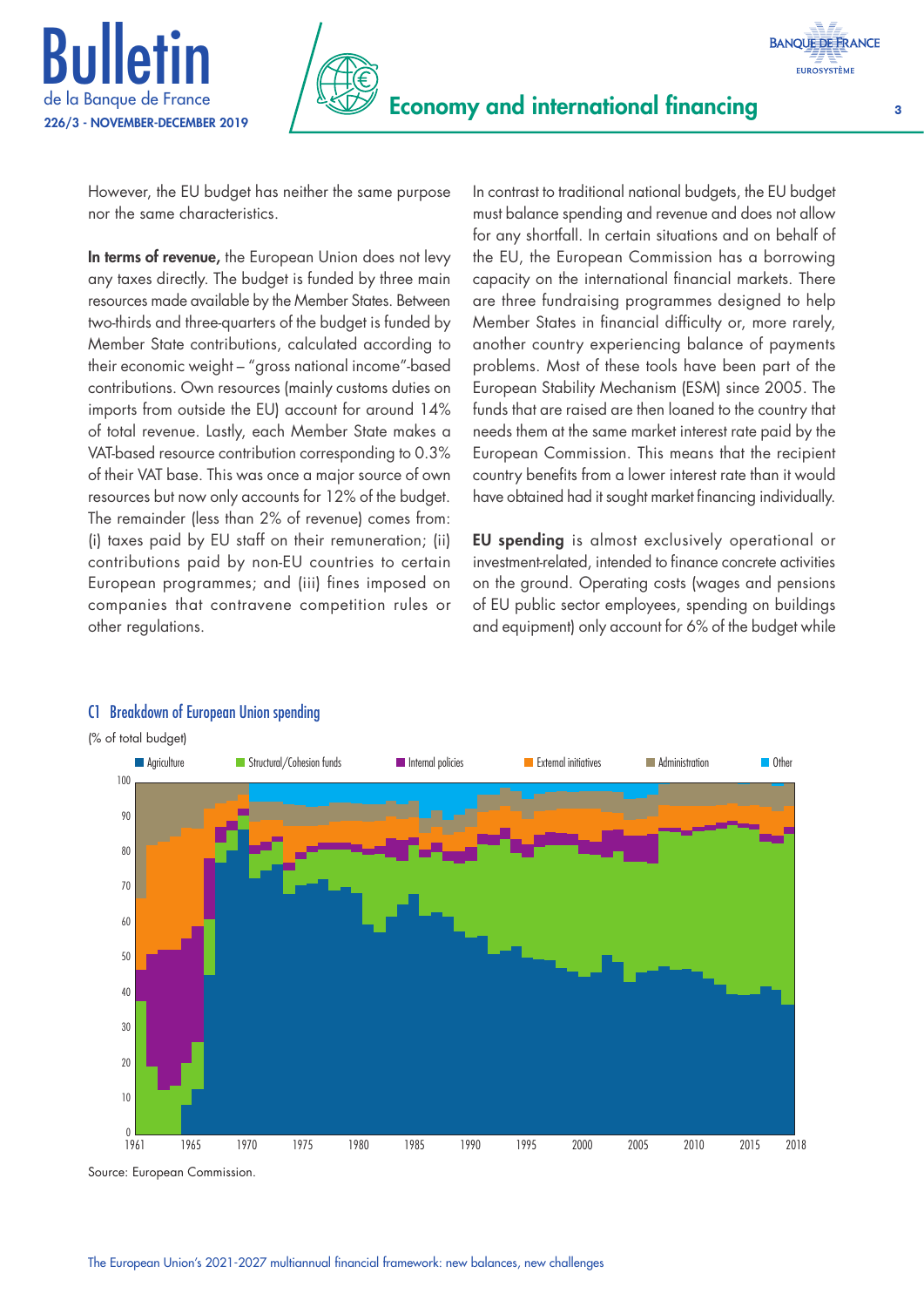



Economy and international financing <sup>4</sup>

spending on intervention schemes related to EU initiatives and policies, takes up the remaining 94%. The vast majority of this spending goes to the CAP (37% of the budget in 2018) and the cohesion policy and structural funds (48%) that are aimed at reducing regional and social inequalities within the EU.

Bulletin

Contrary to practices in a federation of states or at a national level, providing public goods and services such as social security, health care, education and defence is the responsibility of the individual Member States, and not the EU.

Equally, and again unlike national budgets, the EU budget is not designed to provide an economic stabilisation function. A traditional national budget has an automatic capacity to smooth the impact of cyclical events. When the economy expands, higher consumption and lower unemployment mechanically boost tax revenues and reduce social security benefits in the public accounts. These spending and revenue variations automatically moderate growth. When the economy slows down, the opposite occurs, as public finances (paying more social security benefits and collecting less taxes) mitigate the recessionary effects. This is known as automatic stabilisation.

The EU budget provides neither of these two traditional public finance functions – stabilisation and redistribution – as it has no remit to raise taxes or distribute social security benefits and must remain in balance. It only has a marginal redistributive influence via the Cohesion Funds (Pasimeni and Riso, 2019).

In sum, the EU budget is the product of 70 years of European integration and compromises between sovereign nations. Its financial autonomy is limited and closely controlled and its areas of intervention are subject to Member States' goodwill.

## **2 The European Union's 2021-2027 multiannual financial framework: a new financial equation**

On 2 May 2018, the European Commission officially launched negotiations on the EU's next multiannual financial framework (MFF) by publishing its proposals (European Commission, 2018). Negotiations were pushed back to autumn 2019 due to Brexit and the European parliamentary elections and are expected to continue until the end of the year. The new MFF is more than an accounting document. It is also a reflection of the major strategic choices that will confront the EU.

## Brexit fallout: a decline in revenue and new balances to be established

This new framework will be the first without the United Kingdom. The departure of the United Kingdom will have major consequences for both the funding available and the redistribution of balances during the negotiations.

Firstly, the United Kingdom has always played a key political role in European negotiations, and particularly on the budget: it formed the "austerity coalition"5 during the MFF 2007-2013 negotiations and was part of the "better spending" group<sup>6</sup> for MFF 2014-2020. It has often been the flag bearer for countries that advocate a Europe with a restricted budget of no more than 1% of gross national income (GNI). Germany and the United Kingdom are the two biggest net contributors to the EU budget and their interests in this respect have often converged.

Furthermore, the United Kingdom's net contribution represents around 5% of the EU budget,<sup>7</sup> or EUR 10 billion to EUR 12 billion per year. However, the Commission also proposes a phasing out of the "rebates on the UK rebate" over a five-year period.

<sup>5</sup> Made up of six Member States: Germany, France, the United Kingdom, Austria, Sweden and the Netherlands.

<sup>6</sup> Made up of five Member States: Germany, France, the United Kingdom, the Netherlands and Finland.

<sup>7</sup> *<http://www.europarl.europa.eu/factsheets/en/sheet/29/cadre-financier-pluri-annuel>*

*<https://www.ons.gov.uk/economy/governmentpublicsectorandtaxes/publicsectorfinance/articles/theukcontributiontotheeubudget/2017-10-31>*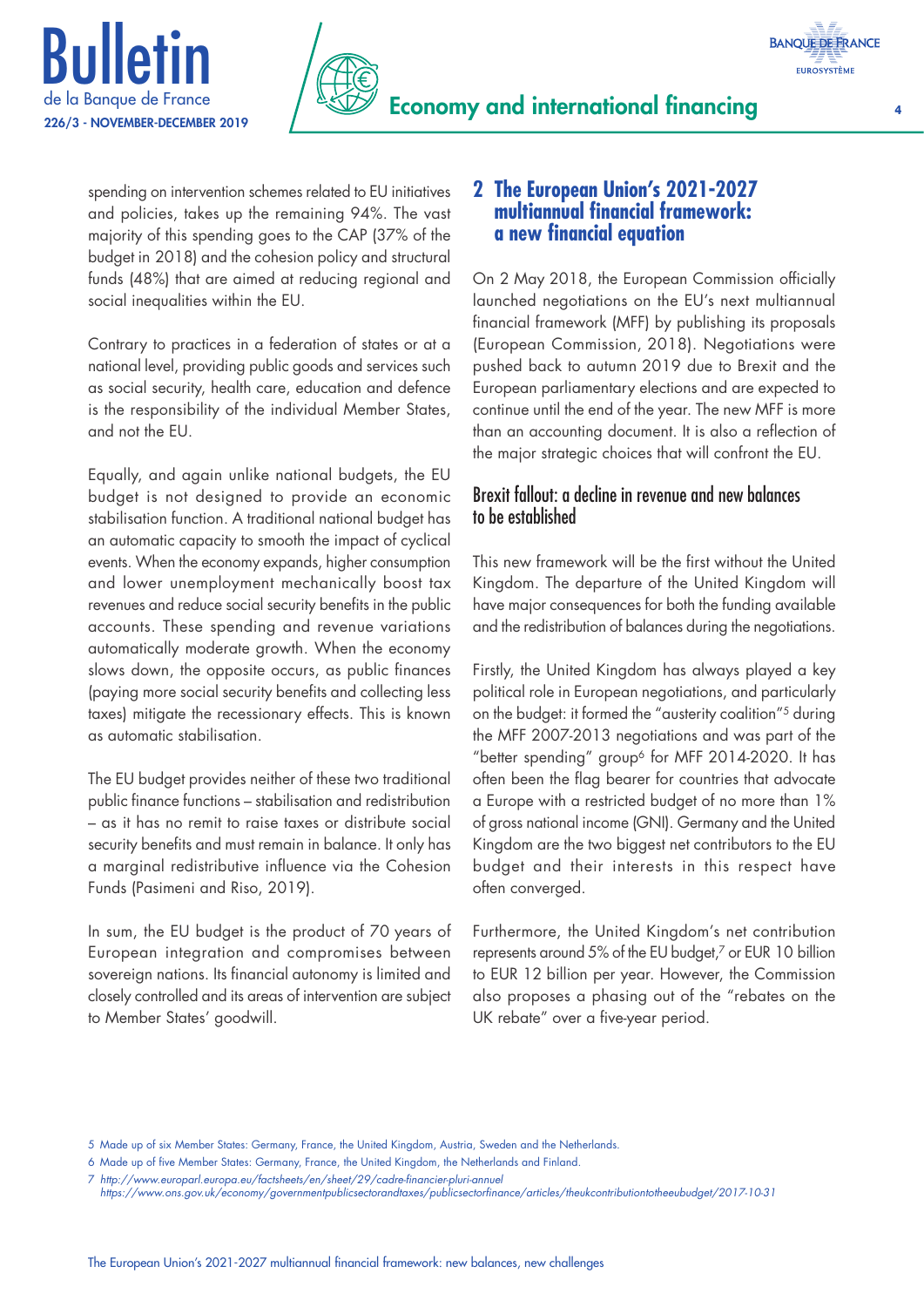



Therefore, national contributions to the EU budget will have to change as a result of Brexit. To fully offset the loss caused by Brexit, the EU budget could rise to 1.23% of GNI for the next MFF. This could also be achieved without the need for legislative changes at the European level as the amount still complies with the ceiling set in the decision on the system of own resources of 12 February 2014.8

However, the withdrawal of the United Kingdom is not expected to lead to a mechanical redistribution and there are numerous scenarios for the redistribution of budget contributions between Member States. The Member States whose contribution would increase the most are the current beneficiaries of the rebates on the UK rebate, while France is in an intermediate position. For example, Germany's contribution could increase by EUR 2.8 billion while that of France and Italy could go up by EUR 1.2 billion and EUR 860 million, respectively (de Montgolfier, 2016).

Those countries least inclined to strengthen the EU budget could find themselves under pressure from their partners to agree to a permanent increase above the 1% GNI threshold. Indeed, if the Member States do not compensate for at least part of the UK withdrawal, it would amount to a total budgetary contraction of EUR 10 billion to EUR 12 billion per year, which is the equivalent of 7% of EU spending.<sup>9</sup>

### New priorities, new allocation deployments

The European Commission's May 2018 proposal is for EUR 1,135 billion in commitments, equivalent to an average of 1.11% of GNI. It also aims to simplify budget items, reducing the number of programmes by one-third, and to steer the MFF towards new priorities.

To this end, several new headings appear in the MFF, including "EU values" and "environment". One-fifth of

## T1 Multiannual financial frameworks: 2014-2020 vs 2021-2027

| (EUR billions of commitment appropriations) |         |  |
|---------------------------------------------|---------|--|
| 2014-2020                                   |         |  |
| Smart and inclusive growth                  | 513.6   |  |
| Sustainable growth: national resources      | 420.0   |  |
| Security and citizenship                    | 17.7    |  |
| Global Europe                               | 66.3    |  |
| Administration                              | 69.6    |  |
| <b>TOTAL</b>                                | 1,087.2 |  |
| As a % of gross national income             | 1.02    |  |
|                                             |         |  |

| 2021-2027 (under negotiation)         |         |
|---------------------------------------|---------|
| Cohesion and values                   | 392.0   |
| Natural resources and environment     | 336.6   |
| Single market, innovation and digital | 166.3   |
| Neighbourhood and the world           | 108.9   |
| European public administration        | 75.6    |
| Migration and border management       | 30.8    |
| Security and defence                  | 24.3    |
| <b>TOTAL</b>                          | 1,134.6 |
| As a % of gross national income       | 1.11    |

Source: European Commission.

#### C2 Proposal for the distribution of European Union commitment appropriations under the 2021-2027 multiannual financial framework

(% of gross national income)



Source: European Commission. Note: Commitments in current 2018 prices.

<sup>8</sup> This regulation, adopted in accordance with a special legislative procedure under Article 31 of the Treaty on the European Union, requires unanimous approval from the Member States and authorisation of ratification from the national parliaments. It is therefore unlikely that this ceiling will be raised before the next MFF.

<sup>9</sup> In 2018, the United Kingdom contributed EUR 19.7 billion to the EU budget. After deducting the EUR 4.7 billion UK rebate and EUR 4.9 billion received under the various European programmes that it participated in, the United Kingdom's net contribution amounted to EUR 10.1 billion. Since 2014, the United Kingdom's average net contribution has been EUR 11.8 billion per year (Keep, 2019).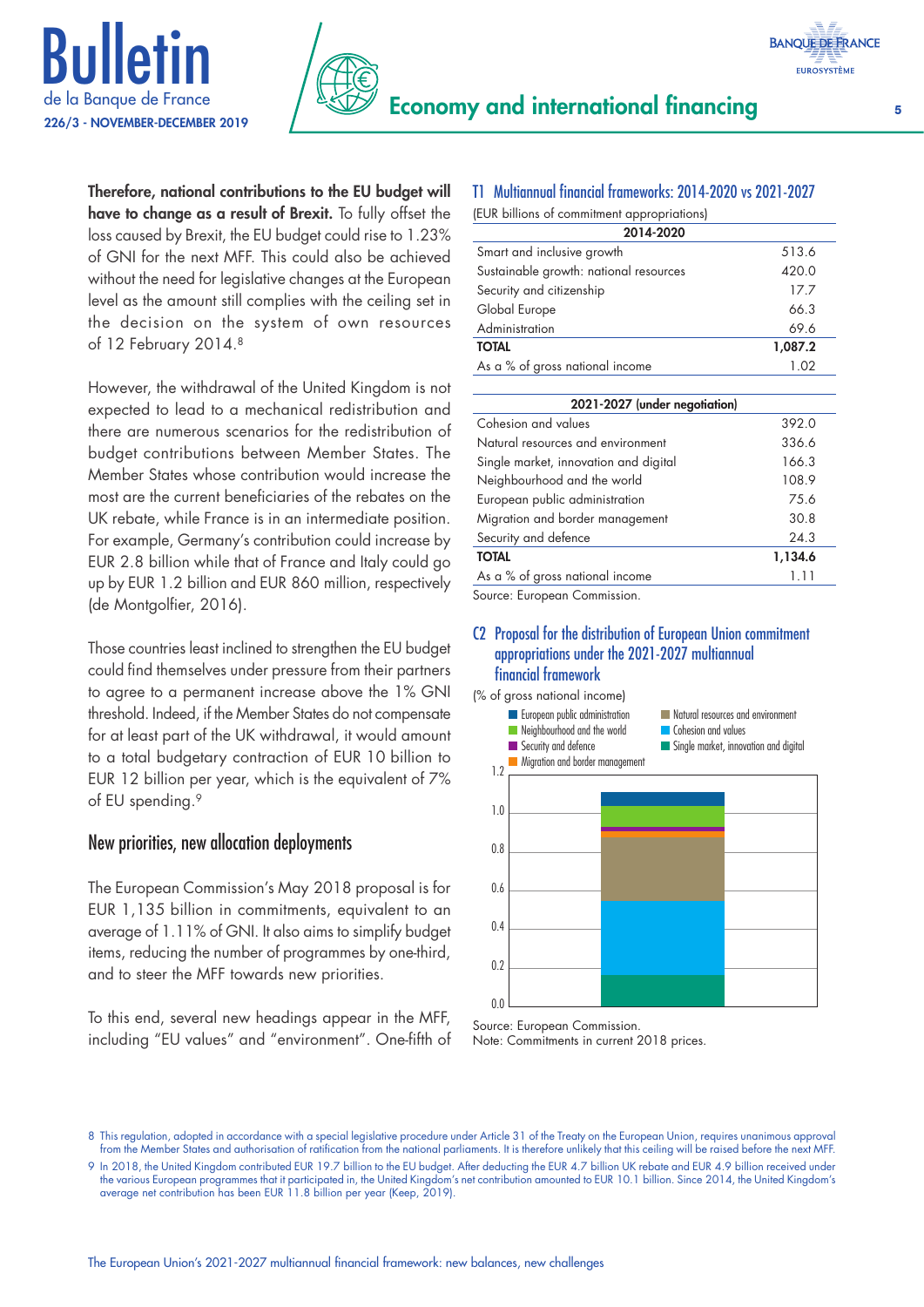



the budget is earmarked for the climate crisis through intentionally cross-cutting policies. The headings "migration and border management", with an allocation of almost EUR 31 billion over seven years, and "security and defence", with a significant budget envelop of EUR 24 billion, are also new.

Cohesion spending becomes the biggest budget item with 30% of total allocations, or EUR 337 billion over seven years. However, this corresponds to a 7% reduction in real terms (Darvas and Moës, 2018) and to a significant Cohesion Fund redeployment.<sup>10</sup>

Since the 2004 and 2007 enlargements of the European Union, structural funds have mainly targeted the new Member States<sup>11</sup> (with, for example, EUR 2,266 per person for Poland compared with EUR 403 per person for France during the MFF 2014-2020). The envisaged reduction would particularly affect the Visegrád Group countries12 (an average drop of 23%) and funds would be redirected towards Southern EU countries such as Greece, Spain, Italy, Romania and Bulgaria, whose planned allocations would increase thanks to a change in the "transition regions" criteria (Bennahmias and Houbairi, 2018).

This reorganisation<sup>13</sup> is expected to impact all EU countries. The new arrangement would even make some regions of France more eligible for structural funds. Currently, there are 10 "transition regions" and 12 "more developed regions" in France. Under the new criteria, the number of transition regions would increase to 20, with only 2 regions defined as "more developed".<sup>14</sup> Germany expects the structural funds that it receives to decrease by 20.7%,15 but its regions as a whole would still benefit.

#### C3 2021-2027 multiannual financial framework proposal Redeployment of structural funds between countries



Source: Banque de France.

The radical transformation of these funds' objectives and criteria is far from anecdotal; it can also be interpreted as sending a political signal. The Commission proposes to suspend, reduce or restrict certain types of aid such as structural funds to countries that do not uphold the rule of law.<sup>16</sup> This desire to place conditions on the payment of structural funds could be interpreted as a riposte in the political dispute – over respect for the rule of law – that has driven a wedge between the EU and the governments of Poland and Hungary since 2016. The EU has used a variety of channels provided by the treaties (Article 7 TEU<sup>17</sup> against Poland and Hungary, Article 258 TFEU18 against Poland), but they are time-consuming and the outcome is uncertain: suspending certain rights of a Member State in the European Council in accordance with the Article 7 TEU procedure requires unanimity (less the vote of the Member State concerned).

Another significant development is that for the first time in its history CAP spending would fall below 30%. Although the reduction had been announced, it proved to be greater than anticipated. France's CAP allocation

- 12 Hungary, Czech Republic, Slovakia and Poland.
- 13 The eligibility threshold for transition regions would be raised from a range of 75% to 90% to a range of 75% to 100% of the European median income.
- 14 The Commission retains the former breakdown into 22 regions used prior to 2015.
- 15 The German government referred to this estimate in a letter dated 6 July 2018 in response to the Green Party.

- 17 The Treaty on the European Union.
- 18 The Treaty on the Functioning of the European Union.

<sup>10</sup> The Cohesion Fund is one of five structural funds along with the European Regional Development Fund (ERDF), the European Social Fund (ESF), the European Agricultural Fund for Rural Development (EAFRD) and the European Maritime and Fisheries Fund (EMFF).

<sup>11</sup> Bulgaria, Cyprus, Croatia, Czech Republic, Estonia, Greece, Hungary, Latvia, Lithuania, Malta, Poland, Portugal, Romania, Slovakia and Slovenia.

<sup>16</sup> This type of measure must be proposed by the Commission and is deemed to be adopted unless the Council decides by qualified majority to reject it (the reverse qualified majority voting procedure).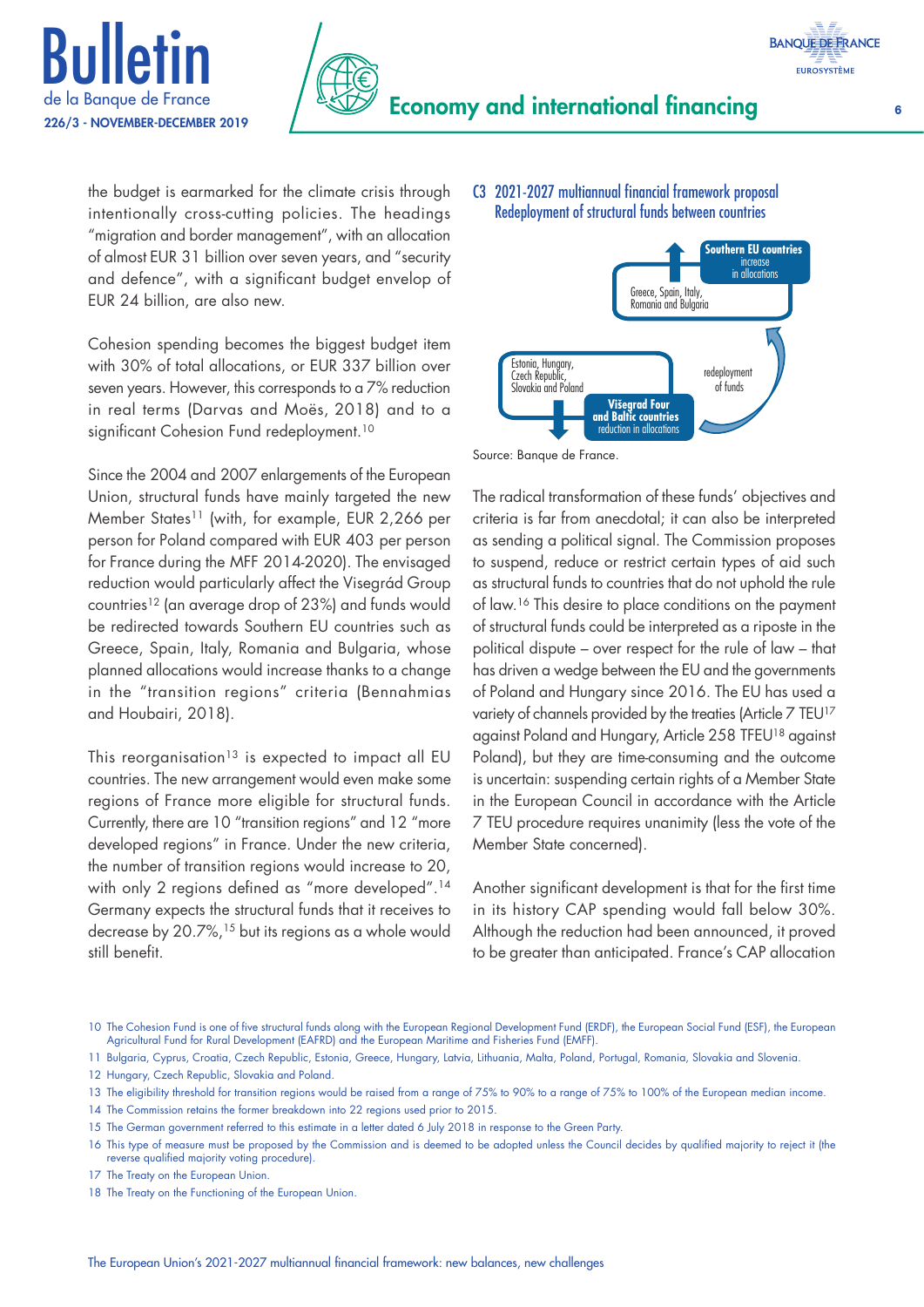



would decrease by EUR 5 billion compared with the EUR 55 billion it received under MFF 2014-2020. Support would be aimed even more closely at small farms and young farmers and would be conditional on compliance with environmental criteria. As the main historical beneficiary of the CAP budget, France has voiced its objection to any major reduction and has been joined in its negotiating position by other Member States including Ireland, Austria, Portugal and Greece, and also Slovakia and the Czech Republic which are opposed to cuts in the cohesion policy.

Lastly, the Commission has been innovative in proposing the creation of new own resources: a revamped EU emissions trading system, a national contribution based on plastic packaging waste and a 3% call rate on a new Common Consolidated Corporate Tax Base (CCCTB). The CCCTB proposal, relaunched in 2016, aims to ensure that companies with cross-border operations in several Member States comply with a set of common European rules for determining their taxable income and its allocation between the Member States concerned. However, it has not yet received the unanimity necessary in the European Council.

### Towards the creation of a dedicated euro area budget

The final major development in the negotiations on the new MFF is that over the past few months the concept of a "genuine" euro area budget has been relaunched.

Towards the end of the 1970s, the MacDougall Report (1977) on the role of public finance in European integration concluded that a common fiscal mechanism was needed. It builds on the theoretical prerequisites essential to the construction of an optimum currency area (Mundell, 1961) and envisages a federal-type budget of between 5% and 7% of Community GDP. It stresses that, "If only because the Community budget is so relatively very small...this is an important reason why in present circumstances monetary union is impracticable." However, two radically different stages of integration currently coexist, with (i) euro area members formed into a monetary union while (ii) budgetary, and particularly tax, policy is still the responsibility of the Member States and the "economic" dimension of the Economic and Monetary Union remains incomplete. A number of authors were quick to consider the consequences of monetary integration for budgetary policy (Wyplosz, 1990), but the 2007 financial crisis gave the debate particular relevance.19

After the 2008 crisis, the EU's fiscal framework, based on the Stability and Growth Pact, was enhanced with stricter supervisory and cooperation mechanisms, particularly the Treaty on Stability, Coordination and Governance (TSCG) of 2012. Despite the preventive arm of the fiscal rules and the supervisory mechanisms for macroeconomic imbalances, this framework falls far short of providing an effective macroeconomic monitoring and stabilisation tool for the euro area.

While it encourages economic coordination, it does not require Member States to take into account the economic situation of the euro area as a whole when deciding their domestic fiscal stance. This tends to place an excessive burden on monetary policy. It also fails to allow the EU to deal with unforeseen situations that require urgent decisions. It does not provide guidelines for sharing the burden of rebalancing between Member States in the event that their economic cycles diverge. Lastly, it encourages highly asymmetric decision-making, illustrated during the 2011-13 period when euro area fiscal consolidation was too hurried (Banque de France, 2017). In 2015, the European Fiscal Board, an independent body, was created with the aim of strengthening the economic governance framework. It evaluates the appropriateness of the fiscal stance at euro area and national level and also assesses the most appropriate prospective fiscal stance within the rules of the Stability and Growth Pact (European Fiscal Board, 2019). However, so far its role remains advisory.

**BANQUE DE FRANCE EUROSYSTÈME** 

<sup>19</sup> *The Five President's Report: Completing Europe's Economic and Monetary Union* (2015), the product of almost three years of discussion on the subject, calls for the creation of automatic stabilisers at euro area level. The European Commission has financed a major economic research programme on the feasibility and value added of such a project, notably headed by the Centre for European Policy Studies (CEPS). The European Parliament also published a report on the subject (*[http://www.europarl.europa.eu/RegData/etudes/IDAN/2016/589774/EPRS\\_IDA\(2016\)589774\\_EN.pdf](http://www.europarl.europa.eu/RegData/etudes/IDAN/2016/589774/EPRS_IDA(2016)589774_EN.pdf)* ).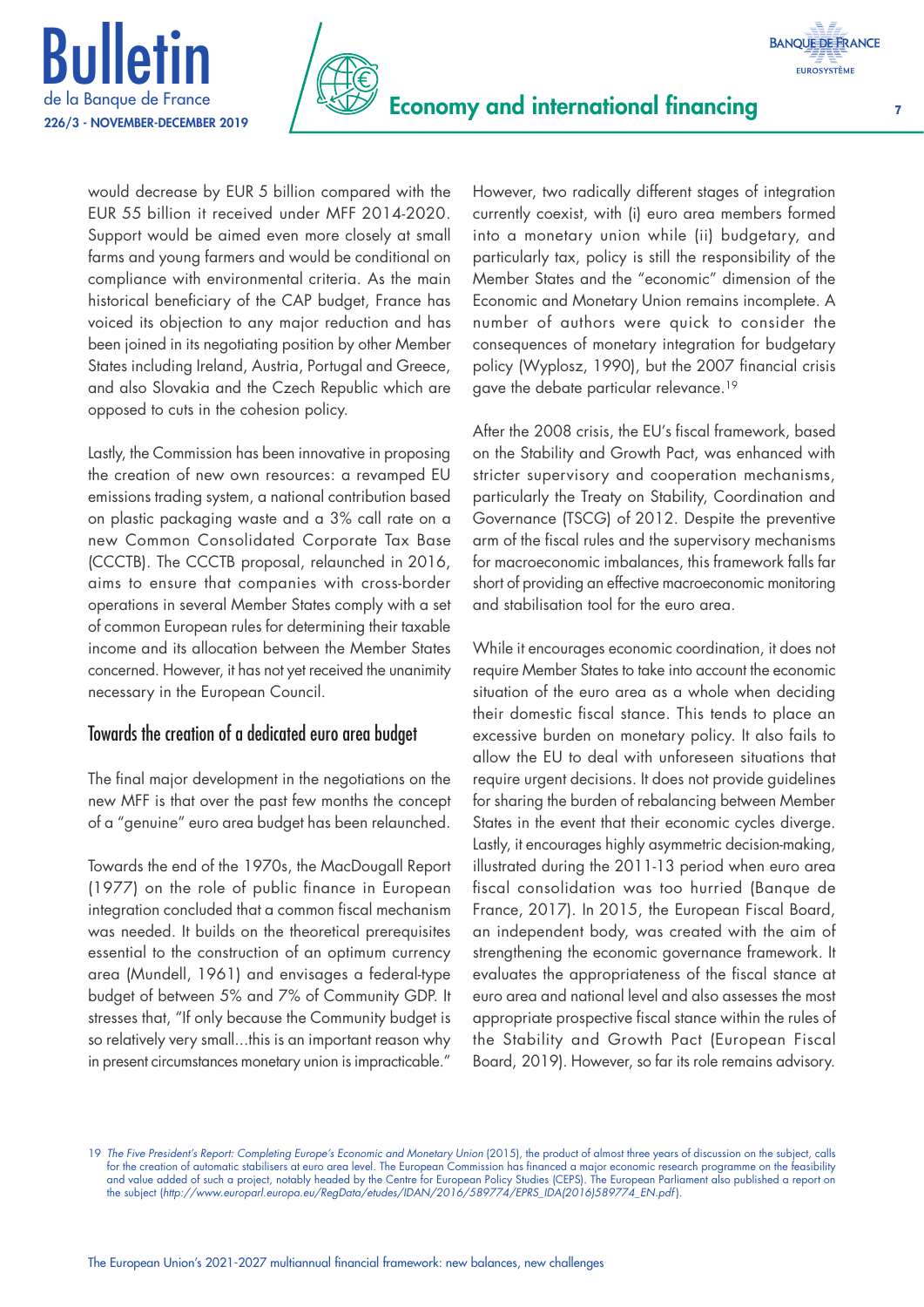



Nevertheless, an analysis of the experiences of various fiscal federations20 shows that there is a wide choice of possible solutions for implementing a common fiscal tool. There is no single optimal system. Rather, there are common features of the systems that work. For example, a credible no-bailout rule between fiscal union members must be implemented to enable a high degree of independence in income and spending choices at local level, a transfer mechanism must be in place for use in times of crisis, and lastly, the central budget needs to be big enough.

With the European Stability Mechanism, the EU has taken a first step towards a form of fiscal union by introducing crisis management tools. In June 2018, the joint Franco-German Meseberg Declaration included a proposal for a budget to "promote competitiveness, convergence and stabilisation" in the euro area. This prompted opposition from some partners, particularly the Netherlands, and discussions have stalled. For some, private sharing of the risks resulting from financial integration, combined with sound domestic fiscal policies and collective macrofinancial supervision, removes the need for a common fiscal instrument (Heijdra et al., 2018). This view insists on the delinquent behaviour of some countries that fail to apply the rules, as well as on the fiscal responsibility imposed by market discipline if the no-bailout rule has sufficient credibility. For others, there is a complementarity between private risk sharing (via a financial union) and public stabilisation instruments

(Jaillet and Vidon, 2018). A common fiscal tool is not only potentially extremely useful in countering the effects of asymmetric shocks, which are frequent within the Monetary Union, but can also accommodate a major common shock while avoiding often long and complex national fiscal policy coordination (Buti and Carnot, 2018). International institutions have recently made several contributions that have fuelled the debate on the merits of a common fiscal stabiliser (Arnold et al., 2018; Beetsma et al., 2018). Claveres and Strasky (2019) consider that such a fiscal stabiliser, leading to transfers of 1% of the GDP of the countries involved, would attenuate the negative effect of a shock on their consumption by one-third and would halve its impact on EU consumption as a whole. However, this has been opposed by certain parties that fear the permanent implementation of unidirectional transfers within the EU.

The debate is far from settled.21 For the next MFF, the Member States agreed at the 21 June 2019 Euro Summit on the implementation of a moderately sized budgetary instrument for convergence and competitiveness.<sup>22</sup> This was a compromise between two very disparate positions, with one side advocating a common instrument for economic stabilisation and the other rejecting the very principle of a euro area budget. While the initial scope of this new instrument is limited, given its size and the fact that the idea of making it a stabilisation instrument was abandoned, it nevertheless foreshadows a specific budget framework for the euro area.

- 20 United States, Canada and Switzerland (Barbier-Gauchard, 2006); Argentina, Brazil and Germany (Bordo, Jonung and Markiewicz, 2011). To our knowledge, there is no reference framework for a fiscal union without a federal state
- 21 Economic arguments aside, the legal solutions for the creation of an ad hoc euro area budget are very limited. Without amendments to the treaties, implementing a genuine euro area budget with its own resources and debt capacity is challenging.
- 22 The size will be determined during the MFF negotiations. Günther Oettinger, the European Commissioner for Budget and Human Resources, indicated that around EUR 17 billion was envisaged for this new instrument and that the exact amount would be subject to an agreement within the framework of MFF 2021-2027.

**BANQUE DE FRANCE EUROSYSTÈME**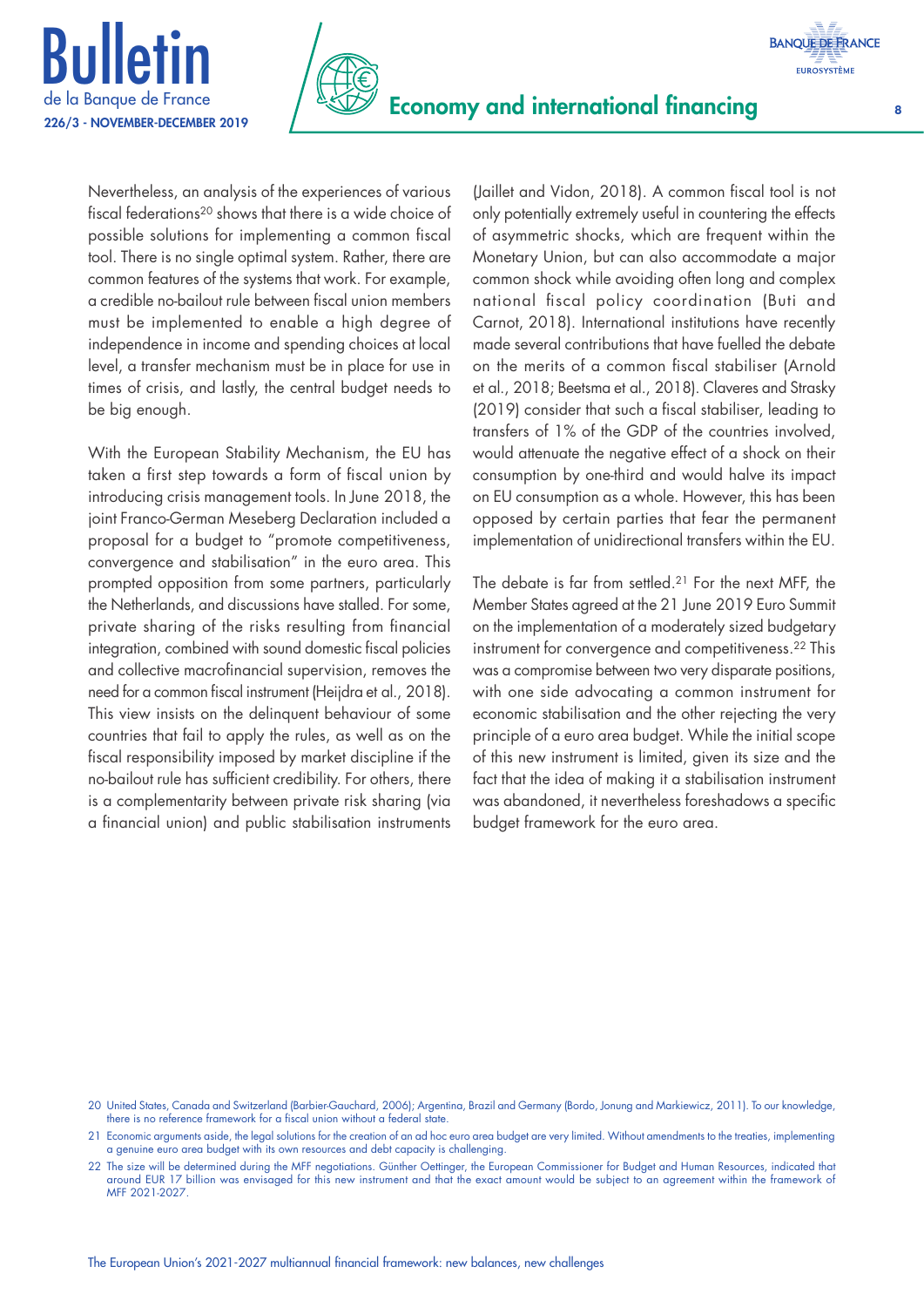





# **References**

#### Arnold (G. N.), Barkbu (B. B.), Ture (H. E.), Wang (H.) and Yao (J.) (2018)

"A central fiscal stabilization capacity for the euro area", *IMF Staff Discussion Notes*, No. 18/03, International Monetary Fund, March.

#### Barbier-Gauchard (A.) (2005)

"Les questions budgétaires dans l'Union européenne: enjeux et perspectives du fédéralisme budgétaire", *Document de recherche* No. 2005-07, Laboratoire d'économie d'Orléans.

#### Banque de France (2017)

"The cost of deficiencies in euro-area economic policy coordination", *Banque de France Bulletin Quarterly Selection of Articles* No. 46, Summer, pp. 19-30. *[Download the document](https://publications.banque-france.fr/sites/default/files/medias/documents/qsa46_summer-2017_web.pdf)*

#### Beetsma (R.), Cima (S.) and Cimadomo (J.) (2018)

"A minimal moral hazard central stabilisation capacity for the EMU based on trade", *ECB Working Papers*, No. 2137, European Central Bank, March.

#### Bennahmias (J.-L.) and Houbairi (A.) (2018)

"La réforme des fonds structurels européens", *Les avis du CESE*, No. 2018-19, the French Economic, Social and Environmental Council, June.

Bordo (M. D.), Markiewicz (A.) and Jonung (L.) (2011) "A fiscal union for the euro: Some lessons from history", *NBER Working Papers*, No. 17380, National Bureau of Economic Research, September.

#### Buti (M.) and Carnot (N.) (2018)

"The case for a central fiscal capacity in EMU", *VoxEU*, December.

#### Claveres (G.) and Strasky (J.) (2018)

"Stabilising the euro area through an unemployment benefits re-insurance scheme", *Economics Department Working Papers*, No. 1497, OECD, July.

#### Darvas (Z.) and Moës (N.) (2018)

"How large is the proposed decline in EU agricultural and cohesion spending?", *Bruegel Blog Post*, May.

#### European Commission (2018)

"Proposal for a Council regulation laying down the multiannual financial framework for the years 2021 to 2027", COM(2018) 322 final/2 – 2018/0166.

#### European Fiscal Board (2019)

*Assessment of the prospective fiscal stance appropriate for the euro area*, European Commission, June.

#### Heijdra (M.), Aarden (T.), Hanson (J.)

and van Dijk (T.) (2018) "A more stable EMU does not require a central fiscal capacity", *VoxEU*, November.

#### Jaillet (P.) and Vidon (É.) (2018)

"What risk sharing and macroeconomic policy instruments in the Economic and Monetary Union?", *Rue de la Banque*, No. 58, Banque de France, March. *[Download the document](https://www.banque-france.fr/sites/default/files/medias/documents/818086_rdb58_en_v6.pdf)*

#### Keep (M.) (2019)

"The UK's contribution to the EU budget", *Commons Briefing papers*, CBP-7886, House of Commons Library, June.

#### MacDougall (D.) et al. (1977)

*Report of the study group on the role of public finance in European integration*, Vol. 1, European Commission, April.

#### de Montgolfier (A.) (2016)

*Rapport d'information sur les conséquences économiques et budgétaires d'une éventuelle sortie du Royaume-Uni de l'Union européenne "Brexit", Rapports du Sénat*, No. 656, French Senate, June.